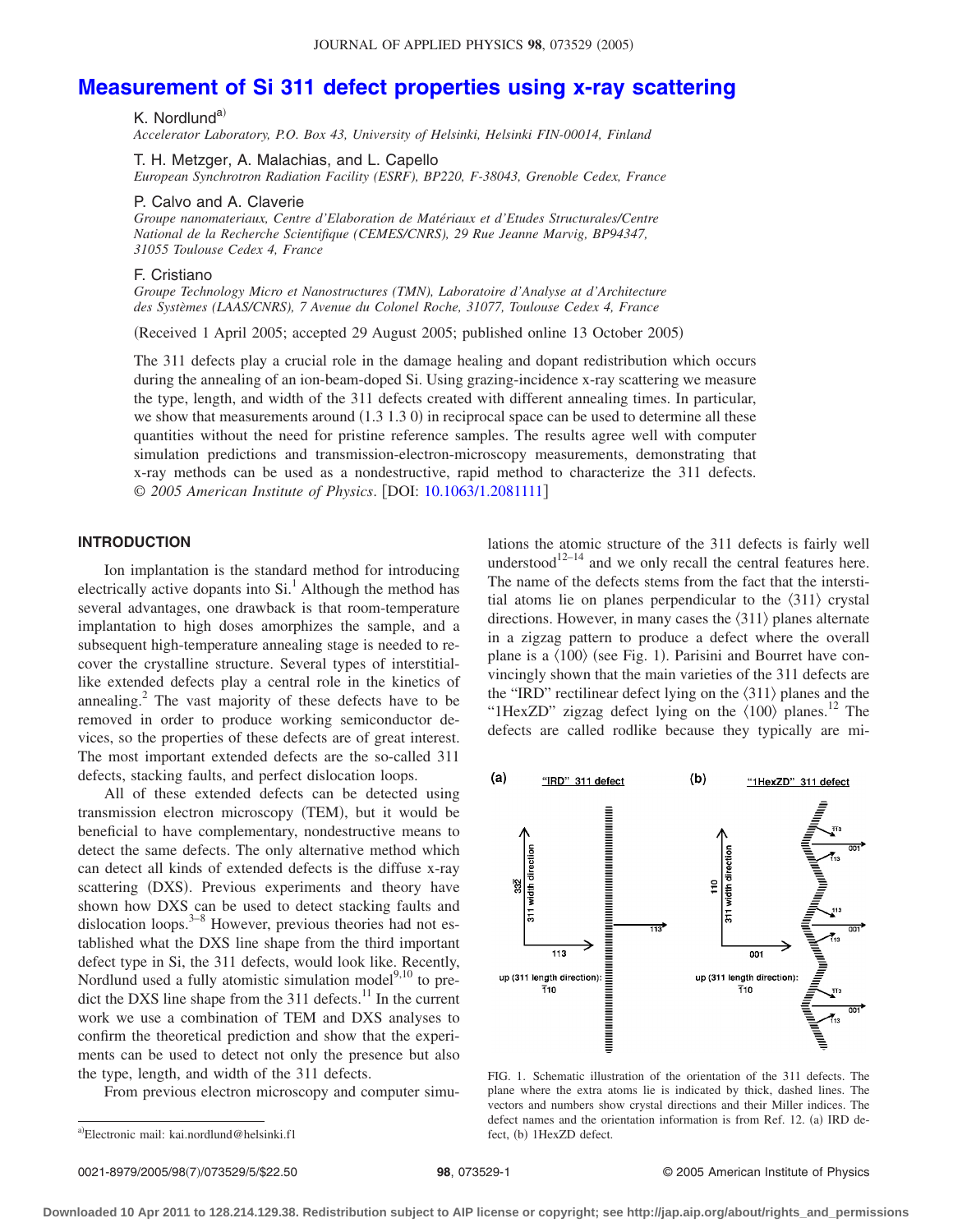crometers long, but only 1-100 nm wide. The thickness is limited to a couple of atomic layers since otherwise the core energy of the defect plane becomes prohibitively large. $^{12}$ 

Nordlund simulated the DXS line shape from these defects, $^{11}$  and obtained the following main results. The IRD defect is expected to have streaks emanating from Bragg peaks in the  $\langle 311 \rangle$  directions, and the 1HexZD defect streaks in the  $\langle 100 \rangle$ . These streaks are similar to the ones due to stacking faults, which have been experimentally observed to emanate in the  $\langle 111 \rangle$  directions from Bragg peaks.<sup>6,7,15</sup>

The simulations further predicted that the IRD defects produce strong scattering around (1.35 1.35 0) in reciprocal space, and the 1HexZD defect around (1.25 1.25 0) in reciprocal space. Scattering in this region has previously been observed in electron-diffraction experiments, but no fine structure was resolved. $^{13}$  This region of reciprocal space does not of course contain any Bragg reflection. But the 311 defect can be considered to be a single layer of hexagonal Si, and it turns out that the (0002) Bragg peak of a hexagonal Si can be visible, close to  $(1.3 \t1.3 \t0)$  in a cubic Si if the 311 defects exist in the sample.<sup>12,13</sup> Note that due to this, the  $x$ -ray scattering from the 311 defects at  $(1.3 \t1.3 \t0)$  is not diffuse scattering from the long-range strain field but from the defect core itself.

The simulations also showed that the width of the 311 defects is inversely proportional to the streak width in the  $[33\overline{2}]$  direction (IRD) or the  $[110]$  direction (1HexZD), and the length of the 311 defects is inversely proportional to the streak width in the  $\left[ \overline{1}10 \right]$  direction.

The simulations carried out in Ref. 11 were based on the Tersoff interatomic potential.<sup>16</sup> To rule out model dependencies, as part of the current work, we repeated a few calculations with the Stillinger-Weber potential.<sup>17</sup> We found that the diffuse-scattering intensity values differ only by a few percent, and most importantly for the current work the line shapes are practically identical.

# **EXPERIMENTAL PROCEDURE**

### **Sample preparation**

The samples were prepared under conditions known to produce a high fraction of the 311 defects compared with any other defect variety. Si<sup>+</sup> was implanted at 100 keV with a nominal dose of  $2 \times 10^{14}$  atoms/cm<sup>2</sup> into a silicon (100) wafer. Following this implant, pieces of the wafer were annealed at 800 °C for increasing times ranging from 1 to 45 min under nitrogen. Samples for plan-view and crosssectional electron microscopies were prepared following the standard technique involving mechanical thinning and ion milling for electron transparency.

# **TEM measurements**

To ensure that the current samples do contain the expected high concentration of the 311 defects, parts of the samples were characterized using TEM. The TEM images used for the statistical measurements of the lengths and surface densities of the  $\{311\}$  defects were obtained on the planview specimen under weak-beam-dark-field (WBDF) conditions. These WBDF images were taken along the [113] zone axis  $(ZA)$  with  $g=422$ . Only these imaging conditions allow the identification and the measurement of all the 12 variants of these defects on the same image. Details of this new method are given elsewhere.<sup>18</sup> The size distributions and densities which are obtained are thus very accurate and can be used as a reliable data bank against which x-ray measurements can be compared. On the other hand, depth distributions of defects were extracted from WBDF images of the cross-sectional specimen (with  $[110]$  ZA and  $g=220$ ) taken from relatively thick  $(\sim 500 \text{ nm})$  and flat regions of the sample.<sup>19</sup> It has to be noted that ensuring a high statistics, i.e., measuring a very large number of defects, is a prerequisite condition for evidencing the strong asymmetry of the length distribution of these defects.<sup>18</sup>

#### **X-ray measurements**

An x-ray analysis was carried out at beam line ID01 of the European Synchrotron Radiation Facility. Since crosssectional TEM is a destructive technique, the x-ray characterization was performed on pieces of the sample adjacent to those used in the TEM.

Since the defects are expected to be located close to the surface, the x rays are made near surface sensitive by performing the scattering experiment at grazing angles for incidence and exit, close to the critical angle  $\alpha_c$  of the total external reflection. Under these conditions only a small cross section of the incident beam of about 0.1 mm is accepted by the sample. Together with the expected weak-defect-induced DXS intensity, the use of highly brilliant x rays as provided at station ID01 is mandatory. To increase the flux within a tolerable small divergence, the incident beam was focused horizontally and vertically at the sample position to a size of  $0.2 \times 0.2$  mm<sup>2</sup>, illuminating the sample with about  $10^{12}$  photons/s. The energy of the x rays was set to 8.00 keV. For efficient data collection the scattered intensity was recorded by a linear position-sensitive detector placed perpendicular to the sample surface, thus collecting intensity along the  $[001]$  surface normal. For details of the technique see Sztucki et al.<sup>15</sup> Radial and angular scans, parallel and perpendicular to the scattering vector, respectively, have been performed close to  $(1.3 1.3 0)$  and the  $(220)$  Si Bragg peak. At the  $(1.3 \t1.3 \t0)$  position, the 311 defects are expected to give the main contribution to the scattering, $11$  except for some structureless thermal diffuse and Compton scattering. Close to the  $(220)$  the defect-induced DXS is competing mainly with thermal diffuse scattering, and a clear interpretation of the DXS is only possible after a pristine Si sample is measured under the same conditions to evaluate the background scattering. Since untreated Si crystals have not been measured, the data analysis in this paper is focused mainly on the region close to  $(1.3 \t1.3 \t0)$ . The measurements in angular space are transformed into reciprocal space maps in the plane spanned by the [110], [001] and the [110], [001] directions for the radial and angular measurements, respectively. The linewidth of the intensity humps is obtained from the total signal of the position-sensitive detector (exit-angle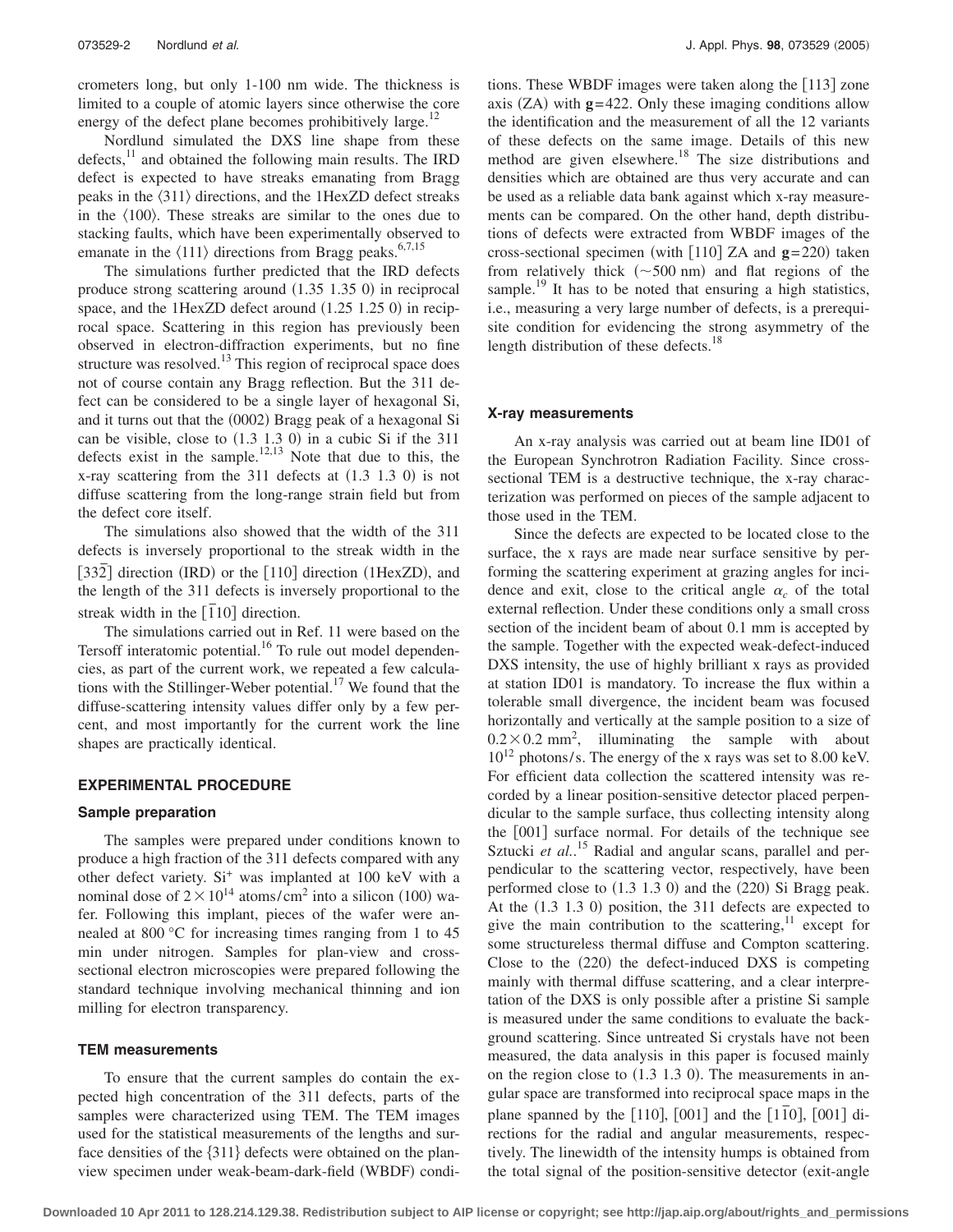TABLE I. Samples used and results of the measurements. The samples were implanted with 100 keV  $2 \times 10^{14}$  Si ions/cm<sup>2</sup> and subsequently annealed at 800 °C to the times indicated. The uncertainties are  $1\sigma$  errors of the average. The defect lengths are along the  $\overline{[110]}$  direction and the widths are along the [110] direction.

| Label          | Annealing<br>time (min) | $l$ , TEM<br>$\rm(\AA)$ | $\overline{l}$ , DXS<br>$\rm(\AA)$ | $\bar{w}$ , DXS<br>$\rm(\AA)$ |
|----------------|-------------------------|-------------------------|------------------------------------|-------------------------------|
| K1             |                         | $114 \pm 4$             | $194 \pm 2$                        | $30.8 \pm 0.4$                |
| K <sub>2</sub> | 5                       | $334 + 23$              | $827 \pm 8$                        | $32.4 \pm 0.1$                |
| K <sub>3</sub> | 10                      | $502 \pm 33$            | $1134 \pm 7$                       | $38.2 \pm 0.2$                |
| K4             | 30                      | $1105 \pm 74$           | $1686 + 16$                        | $42.1 \pm 0.2$                |
| K5             | 45                      | $1670 \pm 120$          | $1770 \pm 53$                      | $48.5 \pm 0.5$                |

integrated intensity). In all cases resolution effects due to the finite-beam divergence can totally be neglected.

#### **RESULTS**

The reference TEM results on the defect length  $\bar{l}$  are shown in Table I.

The x-ray measurements were carried out in two regions of reciprocal space: around the (220) Bragg peak and around  $(1.3 \t1.3 \t0)$  in reciprocal space. Because of the glancingincidence geometry used, the measurements were restricted to positive values of  $l$  in  $(hkl)$ .

The streak features described above offer a straightforward way to determine whether the 311 defects in the sample are mainly IRD-like or zigzag (1HexZD)-like. For IRD, the measurement along  $[110]$  slightly above the central spot in the  $[110]$ ,  $[001]$  plane should give rise to two separate streaks  $\frac{1}{2}$   $\frac{1}{2}$   $\frac{1}{2}$  and  $\frac{1}{2}$  directions. The splitting is expected both for the  $(220)$  and  $(1.25 \t1.25 \t0)$  peaks. On the other hand, for 1HexZD there should only be one streak in the  $[001]$  direction, both at the  $(220)$  and  $(1.3 \t1.3 \t0)$ , possibly surrounded by much weaker side maxima giving the repetition length of the zigzag pattern. $^{11}$ 

The measurements around (220) gave a strong and wide streak extending in the  $[001]$  direction, where no clearly resolved structure could be discerned (see Fig. 2). Such an



FIG. 2. (Color online) Two-dimensional map of the scattering intensity around (220) in reciprocal space for sample K4. R.L.U. stands for reciprocal lattice units. The strong scattering which extends in the *L* ([001]) direction in reciprocal space is the crystal truncation rod. The streak in the 111 direction is highlighted with a black dashed line.

intensity distribution is typical for thermal diffuse scattering, and any possible signal from the 311 defects is overshadowed by this background. The measurements around (220) do, however, show a clear streak in the [111] direction, which has previously been shown to correspond to scattering from stacking faults.<sup>6</sup> This streak was not observed in the samples annealed for shorter times, which indicates that during the longer-time annealings a small fraction of the 311 defects have evolved into stacking faults. This is the behavior expected based on the recently obtained good understanding of the kinetics of extended defects in  $Si.<sup>20</sup>$ 

The measurements around  $(1.3 1.3 0)$  in reciprocal space did give a clear signal from the defects. Moreover, since this region is far from any Bragg peak, the background which does exist is fairly flat.

To ensure that the signal received is indeed from the defects of interest, the scans were also performed at incident angles  $\alpha_i$  less than  $\alpha_c$ . In this way, the beam only penetrates the top few nanometres of the sample. Since the TEM measurements show that all the 311 defects are at least about 100 nm deep in the samples, this measurement should give no signal due to the defect. As expected, only a flat background signal was observed for  $\alpha_i < \alpha_c$  (see Fig. 5).

When the incident angle was raised above the critical angle, i.e., when the x-ray beam also probed the inside of the sample, a clear streak raising above the background was observed (see Figs. 3 and 5). Note that the maximum is almost exactly at  $h = 1.25$  (Ref. 21) (not  $h = 1.35$  as expected for IRD defects) and that the streak is not split at higher values of *l*. The same was true for all the samples measured. Combined with the simulation results described above, these observations indicate that the 311 defects are predominantly of the 1HexZD variety.

There are no weaker side maxima visible in the data. The likely explanation to this comes from the fact that the side maxima measure the repetition distance of the zigzag pattern in the defect. In the simulations in Ref. 11 only one defect was simulated at the time, so the side maxima were well localized. The current experiments, however, average over a large number of defects, and the repetition distance is likely to vary. Hence the sum of the side maxima becomes much broadened, making them hard to distinguish from the background (note that the background is now roughly 1/3 of the signal, while the side maxima reported in Ref. 11 are approximately one order of magnitude weaker than the main one). Hence experiments with a better statistics or elsewhere in reciprocal space would be needed to resolve the fine structure around the main streak, and this would definitely resolve whether the defects are of the 1HexZD or IRD variety.

Also interesting is that a comparison of in Figs.  $3(a)$  and  $3(b)$  clearly shows that the streak in  $(b)$  is much narrower than the one in (a). Due to the relation between the streak width and the defect size described in the Introduction, the difference between the two figures shows that the defects are much longer than they are wide. This is as expected for the typical rodlike shape of the defects.

Determining the streak width allows us to also determine their average length and width quantitatively. This is as expected from the basic scattering theory, but was also proven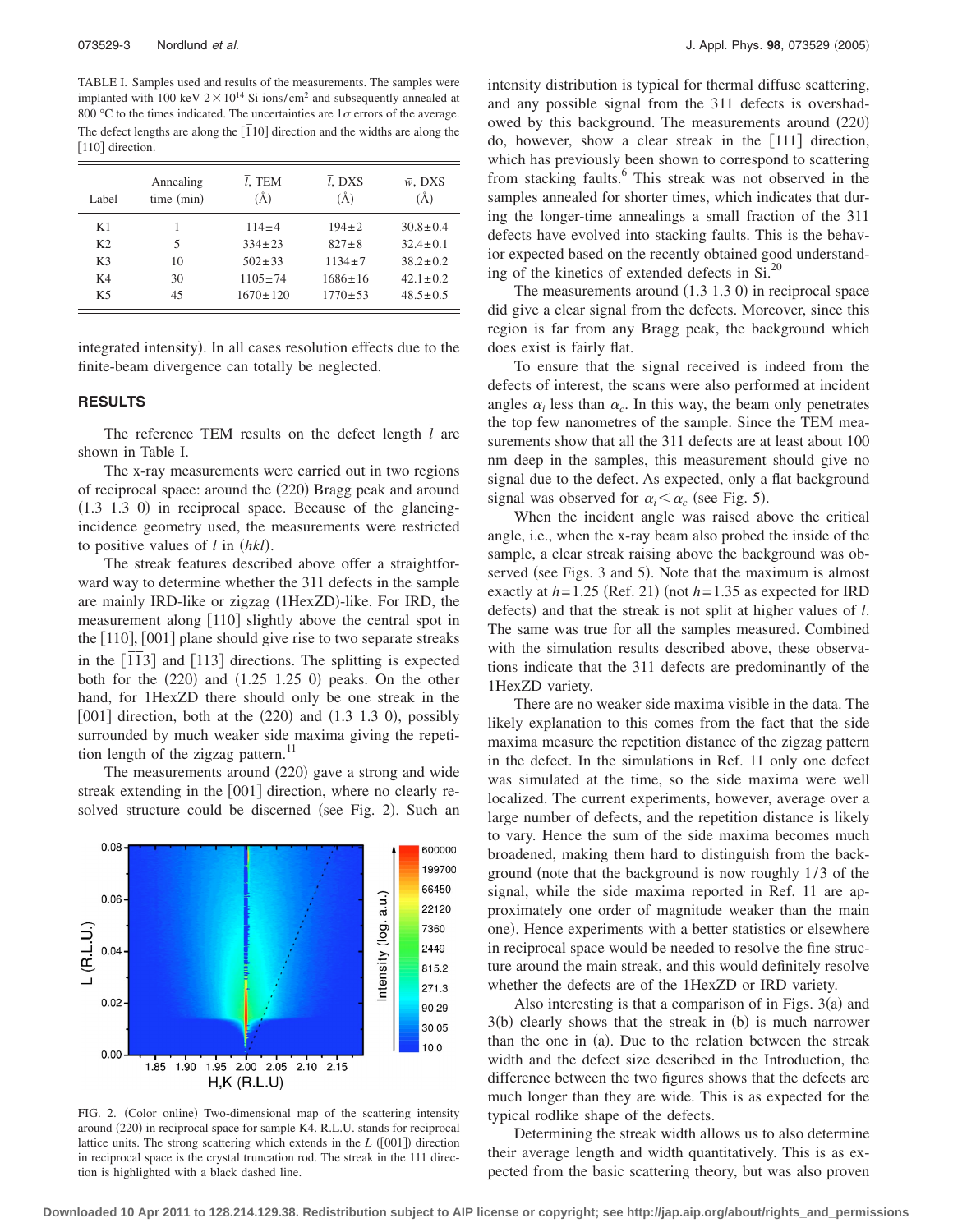

FIG. 3. (Color online) X-ray scattering map around (1.3 1.3 0) in reciprocal space for sample K3. (a) Measurement in the plane spanned by the  $[110],[001]$  directions in reciprocal space. The width of this streak is inversely proportional to the width of the defect along  $[110]$  in direct space.<sup>1</sup> (b) Measurements in the plane spanned by the  $[\overline{1}10]$ ,  $[110]$  direction in reciprocal space. The width of this streak is inversely proportional to the length of the defect along  $\left[ 110 \right]$  in direct space.<sup>11</sup>

explicitly for the current problem by the atomistic simulations in Refs. 6 and 11. From the streak width in the angular scans the defect length was determined using the equation *l*  $=\lambda/[2 \sin \theta d(\theta)]$  where  $\theta$  is the location of the maximum and  $d(\theta)$  is the full width at half maximum (FWHM) of the streak. Correspondingly, from the streak width in the radial scans the defect width was determined using *w*  $=\lambda/[\cos(\theta/2)d(\theta)]$ . Alternatively one could also determine the widths by direct comparison with the atomistic simulations, but this is complicated by effects of the convolution factor  $\sigma$  (Ref. 11 [see inset in Fig. 4(a)].

The streak widths were determined by fitting a Gaussian or Lorentzian line shape plus a linear curve describing the background to the data. The fitted data for all measured samples is shown in Fig. 4, and the fitting result for one of them is illustrated in Fig. 5.

The fitting was carried out using the Marquardt method, $^{22}$  weighting the data points with their statistical uncertainties. The FWHM of the peak was determined from the width parameter fitting result of the respective line shapes, neglecting the background terms. Both the Gaussian and Lorentzian line shapes gave comparably good fits to the peaks (within the statistical fluctuations), and the FWHM



FIG. 4. X-ray scattering intensity from all samples measured near (1.3 1.3 0) in reciprocal space. (a) Radial scans, corresponding to defect widths  $u$ ; (b) angular scans, corresponding to defect lengths *l*. The background has been subtracted from the data, and the maxima set to the same value to illustrate the change in the streak width. The abscissa is shown in angles since the defect sizes were determined using the width in angles. Note that for all annealings longer than 1 min the streak is much narrower in the angular than in the radial direction. This shows that the 311 defects are rodlike, consistent with the general shape in which they are observed in experiments. The inset in part (a) shows a direct comparison of the streak width for the 1 min annealed sample (width of  $30.8$  Å) with atomistic simulations of a 30 Å wide 311 defect (Ref. 11). The simulated width is slightly broader than the experimental one due to the convolution factor  $\sigma$ used in the simulations.

values obtained agreed in all cases within  $\sim$ 10%. For the remainder of the analysis we used the FWHM results obtained from the Gaussian fits.

The fitting result is illustrated for one of the samples in Fig. 5, and the obtained defect length and width values are given in Table I. The TEM and DXS values are in excellent qualitative agreement; both show that the defect lengths *l* steadily increase during annealing, the difference between the 1 and 45 min. annealed samples being about an order of magnitude.

The quantitative agreement is not so good, at least in part, because the DXS and TEM methods do not measure exactly the same thing. The TEM measurement was carried out on a plan-view sample and hence is an average of defect sizes at all depths. The x rays, on the other hand, attenuate with depth, and hence the DXS signal gives more weight to defects close to the surface, although in the present measurements this should be a minor effect. Unfortunately, taking the depth distribution into account in the analysis is complicated